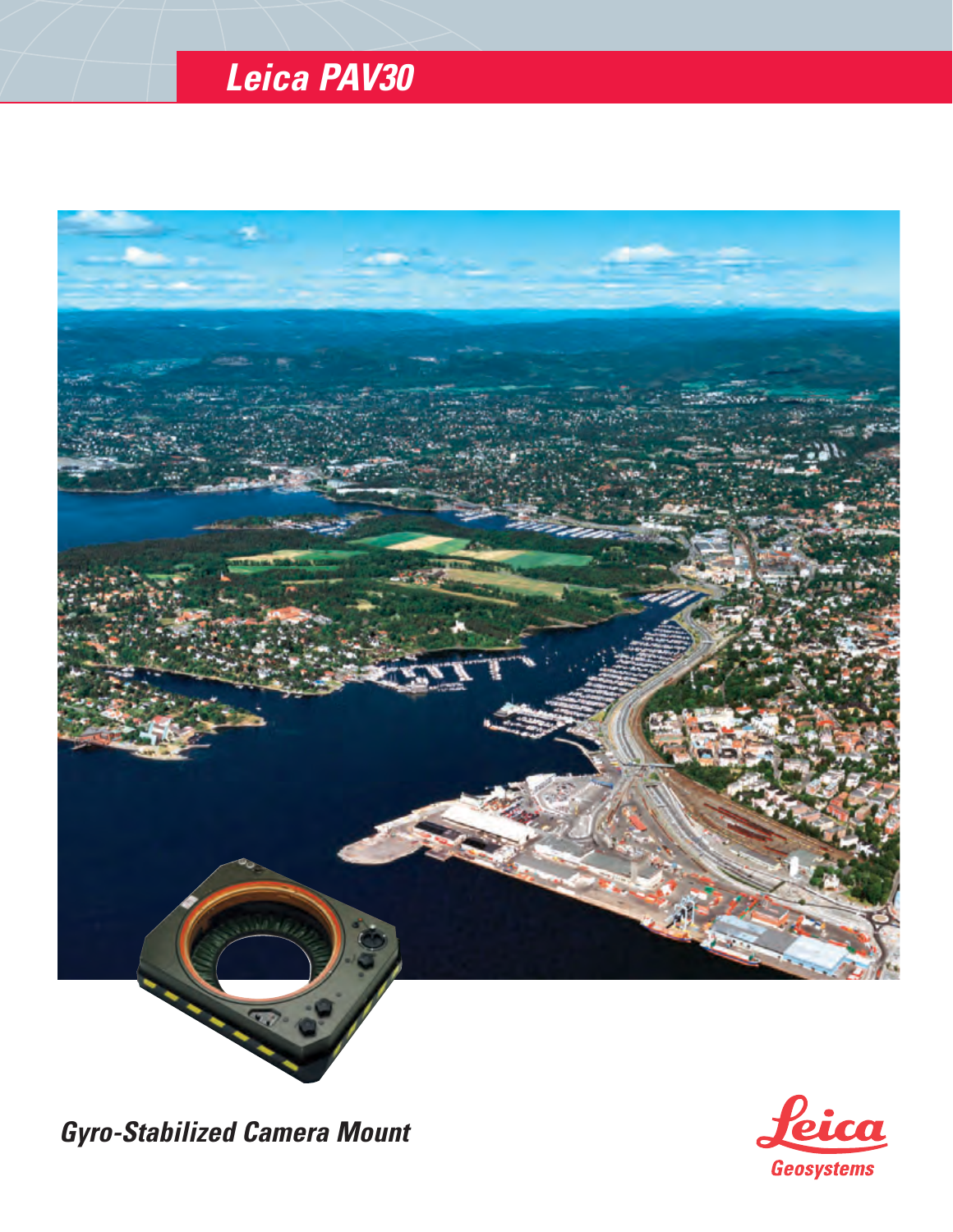

#### *High Quality Aerial Photography*

The Leica PAV30 gyro-stabilized mount has been developed by Leica Geosystems' aerial camera engineers for compensation of angular aircraft movements to improve the quality of aerial photography and survey flight efficiency.

The PAV30 replaces existing mounts and is fully integrated into the Leica Geosystems camera concept. No aircraft modification is required.

The PAV30 continues Leica Geosystems' tradition of solutions for precise information from imagery by people who make a difference. Leica Geosystems is committed to excellence in design, combining high performance with long-term reliability.



- Perfectly integrated system
- Superior image quality
- Automatic vertical photography
- Less stress on the flight crew
- More efficient survey flights
- Extended flying hours
- Direct interchange with existing mounts
- Standard output interface for recording attitude angles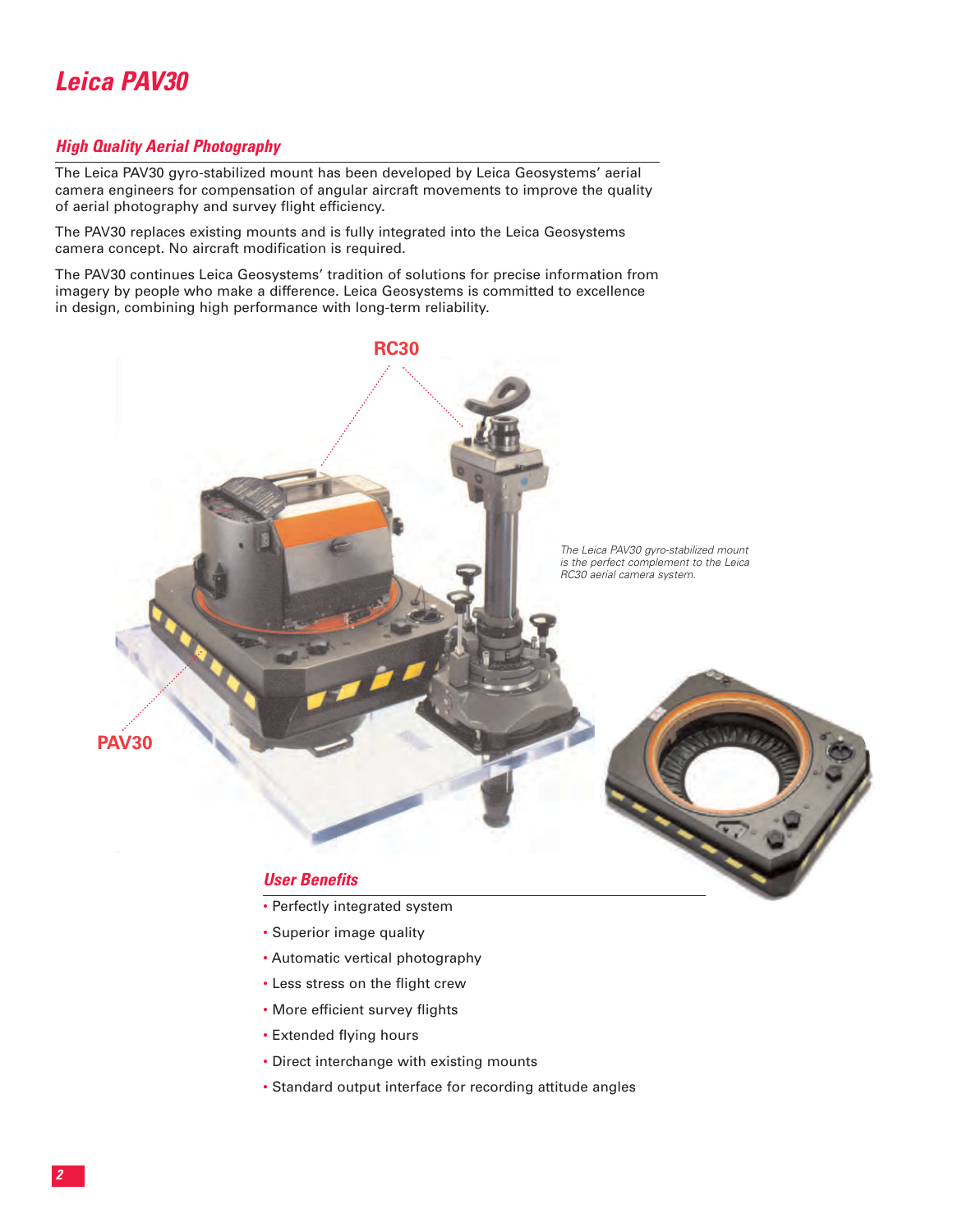## *Features*

### *Superior Image Quality*

The PAV30 automatically corrects for angular motions, even in turbulent flight conditions. The outcome is a far better image quality

#### *Automatic Vertical Photography*

With the PAV30 gyro-stabilized mount, the aspirations of camera operators and photogrammetrists have become reality.

- Perfect vertical photography, even in turbulent conditions
- Automatically stored verticality means reduced operator stress
- Simplified aerotriangulation

#### *Extended Flying Hours*

Combining an FMC aerial camera with the PAV30 gyro-stabilized mount permits the use of longer exposure times, as required under low light conditions or when using high resolution films.

### *Efficient Flights*

Relieves the camera operator of tedious tasks such as:

- Initialization
- Leveling along flight lines
- Coninuous drift adjustment

#### *Optional Interface to Aircraft Navigation Systems*

The PAV30 is unique in its ability to accept drift correction angles from an aircraft navigation system. Drift corrections are received via Leica ASCOT accepting ARINC 429 signals. ASCOT is sold separately — please visit www.gis.leica-geosystems.com for more information.

#### *Direct Interchange with Existing Mounts*

With the PAV30 mount, no costly aircraft modification is required. The PAV30 fits directly in the camera hole designed for PAV11, PAV11-A and PAV20 camera mounts.

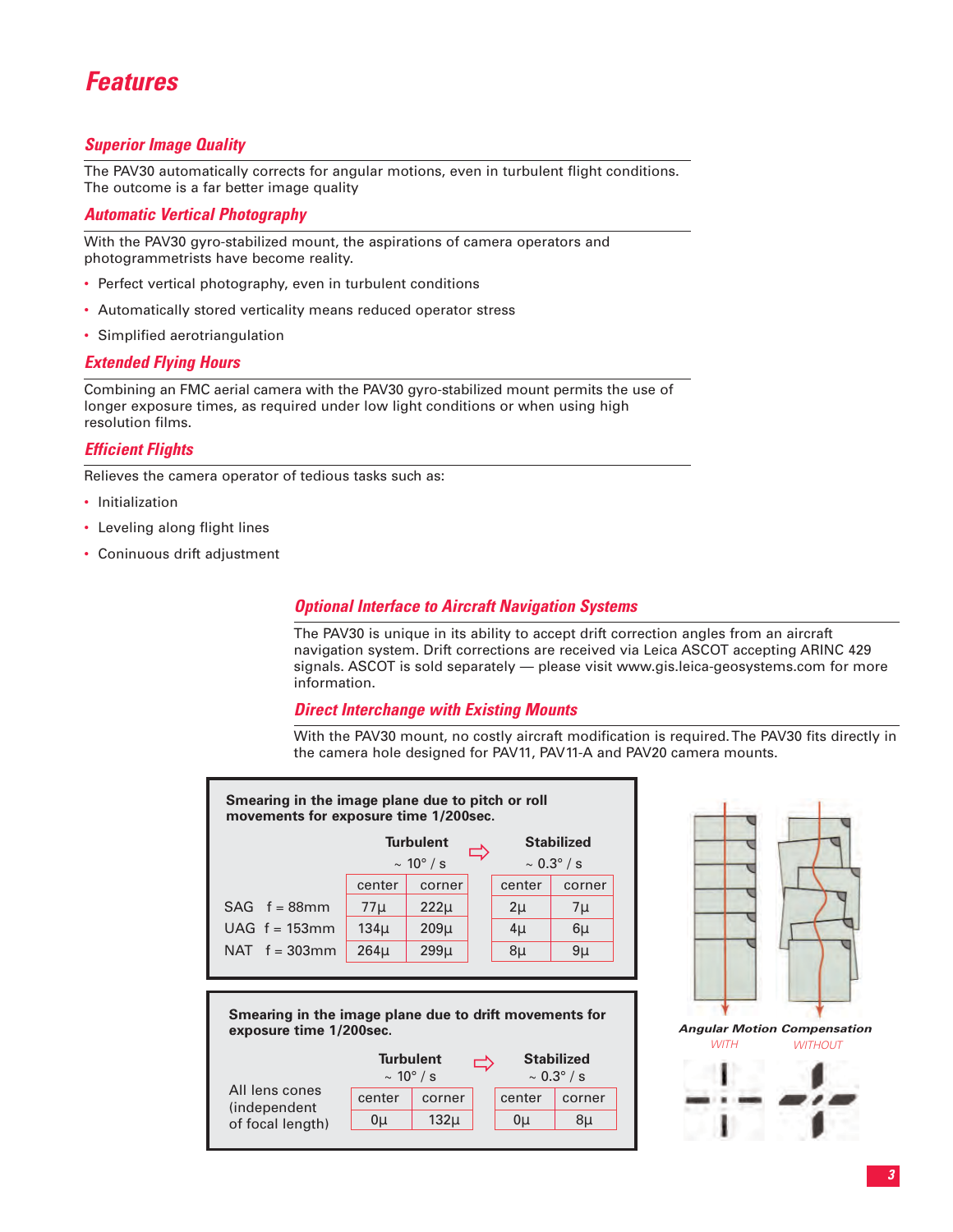# *Leica PAV30 PosOp*

#### *Making Your Flights More Efficient*

A new option enables the PAV30 to accept data from an Applanix POS (Position and Orientation System). This provides real-time input for PAV30 attitude control, in order to benefit from the better data available through the higher accuracy attitude sensors of POS.

#### *Features*

- Nadir accuracy alignment to POS reference
- Drift alignment according to POS reference
- Improvement of residual angular velocity
- Gimbal data for post-processing

#### *Connections*

- Mid Exposure Pulse (MEP) 1
	- POS AV interface PosOp
	- Analog drift reference
	- External panel box
	- Slave PAV20 (option)
- 2 Navigation Sight (PAS 12)
	- Interface to ASCOT
- Power (23.5-29.5 VDC) 3
	- Options include: external drift ARINC via ASCOT



#### *Technical Data*

| Stabilization range in pitch and roll                          | $±5^\circ$               |
|----------------------------------------------------------------|--------------------------|
| Stabilization range in drift                                   | $±30^{\circ}$            |
| Typical residual angular motion*                               | $< 0.3^{\circ}/s$        |
| Typical residual deviation<br>from vertical direction (nadir)* | $+0.5^\circ$             |
| Operating voltage                                              | 23.5 to 29.5 VDC         |
| Power consumption (average)                                    | 200W                     |
| Weight                                                         | 36 kg                    |
| Dimensions                                                     | 665 mm x 535 mm x 150 mm |

*\*For photoflight situations, i.e.,*

- *Aircraft angular motions <10°/s*
- *Typical aircraft photoflight frequency spectrum*

*Note: Under conditions of lateral accelerations lasting longer than a few seconds, the PAV30 may exceed the specification for residual deviation from vertical direction (nadir)*